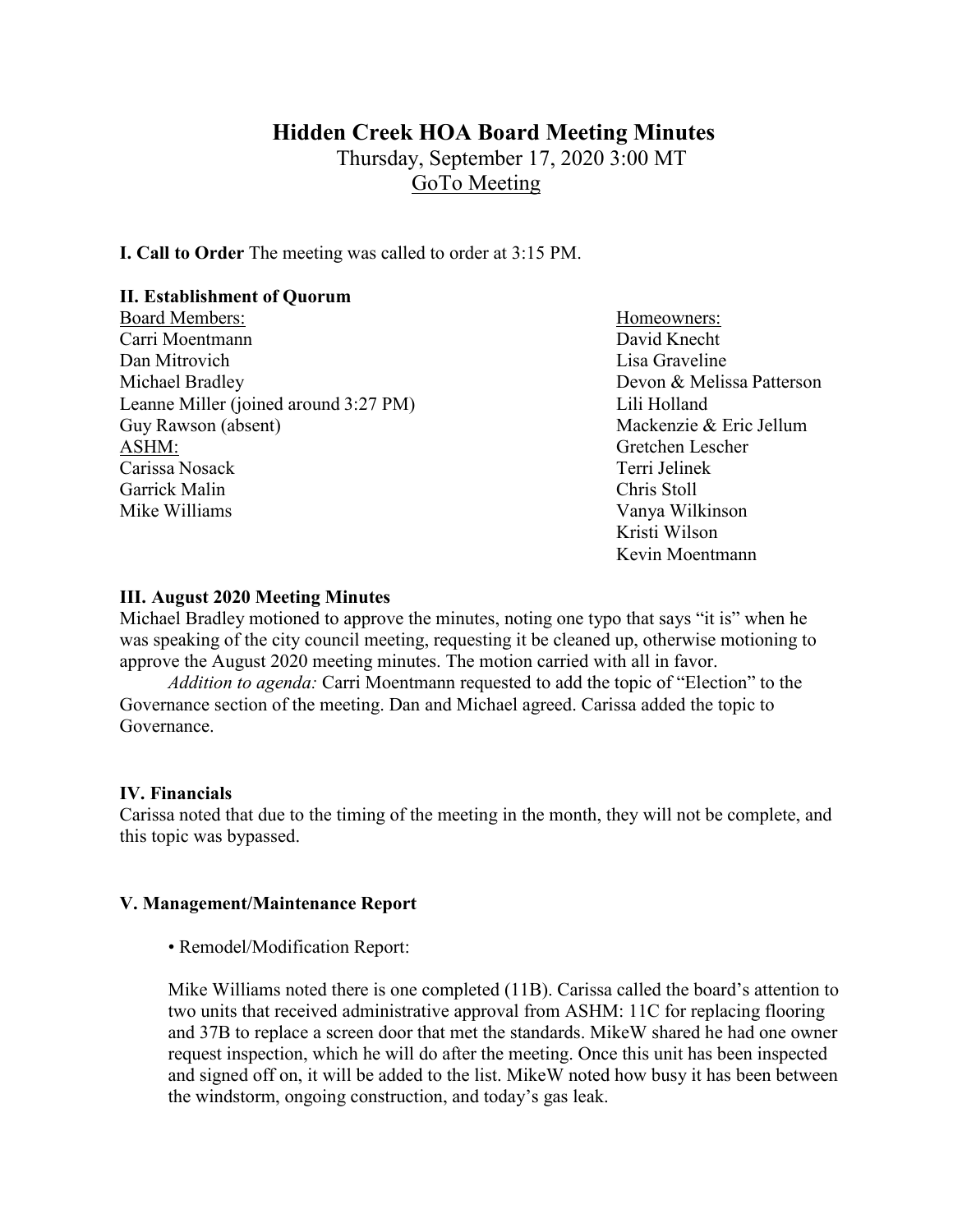• Maintenance/Management/MRWD Report:

MikeW said that JRock Construction has been running into several problems, as everyone is probably aware, between: hitting irrigation lines, culinary lines, power lines, and more recently- gas lines. MikeW spoke with the individual running the backhoe and asked if Blue Stakes were there. The backhoe operator indicated they were there Monday. There are fresh paint lines around, but there are no fresh paint lines down where he was cutting (by the shed). MikeW will follow up with Blue Stakes and find out why they are not being comprehensive in their search/discovery of existing lines.

MikeW reiterated JRock has been running into a lot of problems with this aspect of the project, which has put them behind. JRock is behind schedule due to the difficulties coming down through the road and across the parking lot, along with the start delays due to debates of asphalt coordination. The project had to be pushed back late into the year. MikeW walked the project with Morgan Asphalt (HOA's asphalt vendor) and JRock yesterday, in an effort to strategize with the remaining seasonal temperatures. Morgan Asphalt still feels like they could get some of the work done before the temperatures drop. MikeW will share this information from Morgan Asphalt with the board; he received it via email as he sat down for this meeting. MikeW noted he will forward it to the Board after this meeting.

Michael Bradley questioned where MRW and MRW's project manager is in all of this. Michael Bradley reiterated that JRock is MRW's vendor and ASHM has taken on a fair amount in managing this project. MikeW indicated that he has been working directly with the project manager, JRock (Michael Clay); other than informing the MRW project manager of what's happening. MikeW hasn't had much correspondence with MRW, other than keeping them up to date with what is going on. As far as overseeing the project goes, MikeW isn't aware of anything other than what he has been coordinating and ensuring everything is happening on the HOA's end.

Michael Bradley requested a meeting amongst the board, as there have been timelines unmet, disruptions to the community, and risks everywhere. Michael Bradley reiterated that JRock is a vendor of MRW, not Hidden Creek. Carissa indicated that ASHM has opened up the communication with MRW, whose project manager (Sam Grenlie) has been out of town this week, and will return next week. Carissa indicated MRW has been informed by ASHM that the project will be running into problems next week and this needs discussion; both Scott Morrison and Sam Grenlie are aware of this correspondence sent by Carissa.

Leanne pointed out a few things she's noticed while walking the site: in addition to exceeding the time limit in the original easement, they've exceed the boundaries that the HOA has allowed them to use (some with permission, but others without permission); they are using a lot more of the community area; they are damaging the asphalt a lot more than they said they were going to (large chunks missing on either side of the trench); cracks and potholes that have formed. Leanne doesn't see any evidence of any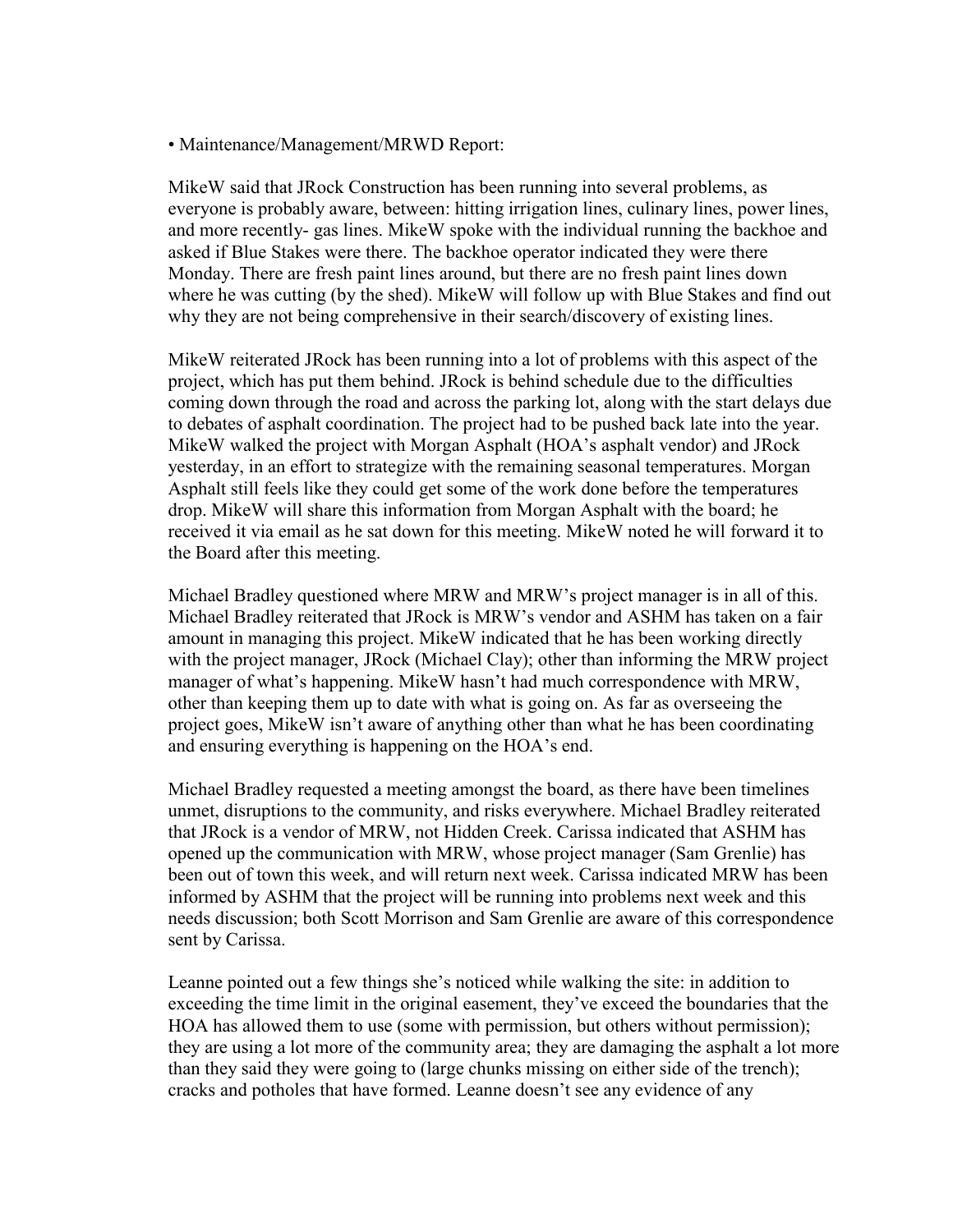compaction equipment onsite, so Leanne is unsure how they are compacting that material that goes back into the trench in all areas; Leanne noted that in some areas they haveused a CLSM (a concrete low-strength material) which self compacts, but in other areas, they only have sand. If they don't get this compacted before the new asphalt, we will end up with a big divot in the trench area, as it will compact with time. MikeW addressed some of these concerns, noting that he walked the site yesterday with Morgan Asphalt and JRock Construction, examining the unevenness and thickness inconsistencies of the asphalt (some areas are four inches thick, and other areas only 1.5 inches). Ty, Project Manager for Morgan Asphalt indicated it may be better in some areas to mill the sides, and lay over it, as there isn't enough to be able to mill. Due to the thickness (lack thereof), and how cracked/weathered it is, this is contributing to the reasons it is breaking up in more areas than anticipated. MikeW noted they did score it in an effort to make it as clean as possible, but the fragile nature and existing breaks in the asphalt are creating breaks in the asphalt cuts that weren't originally anticipated.

Leanne noted that this isn't our problem, and it's something the contractors need tobring back to original condition. She also noted the grass areas they've damaged by running their equipment over it. They've also taken up a lot more space in the way of parking spots; Leanne shared that she's received a lot of comments from unhappy owners about coming home at night, and not having a place to park. MikeW shared that his team has been working to have as many spots open as possible, and that they've only had to tow one car due to construction (which was today). The car was towed onsite and booted. MikeW agreed with Leanne that there has been more community impact than anticipated.

Leanne went on to share that the association has been without water for three days in a row now. MikeW noted it was three culinary lines, one power line, and now one gas line. MikeW also noted there were two irrigation line repairs that they capped and there were still repairs in process in the area. The line that goes over the walkway at the top of the pond still needs covering. Leanne noted the line at the walkway is very shallow (at the pond where the overflow line is) and needs to be buried much deeper, and that their existing outlet pipe (if left the way it is) will result in erosion issues every time water is discharged out of it because of the drop between where the pipe is and the water/groundlevel (the pipe is much higher than the water surface/ground). Unless they place some riprap, or another type of erosion protection, there will be problems with erosion.

Carissa stated that the concerns of Leanne Miller and Michael Bradley would be included in the meeting minutes and a separate meeting will be set-up with JRock, MRW, board members, and ASHM to address these concerns. The board members/ASHM will use the concerns expressed in the minutes, and additional items, to create a bullet-list of concerns to hold the contractors accountable.

MikeW noted JRock had put in one of the lines for the electrical conduit and that the other one is ready to go in. MikeW has spoken with JRock several times about pond dredging; JRock doesn't want to dredge until their lines are complete. MikeW said he will not let them leave that area until they have fulfilled their commitments.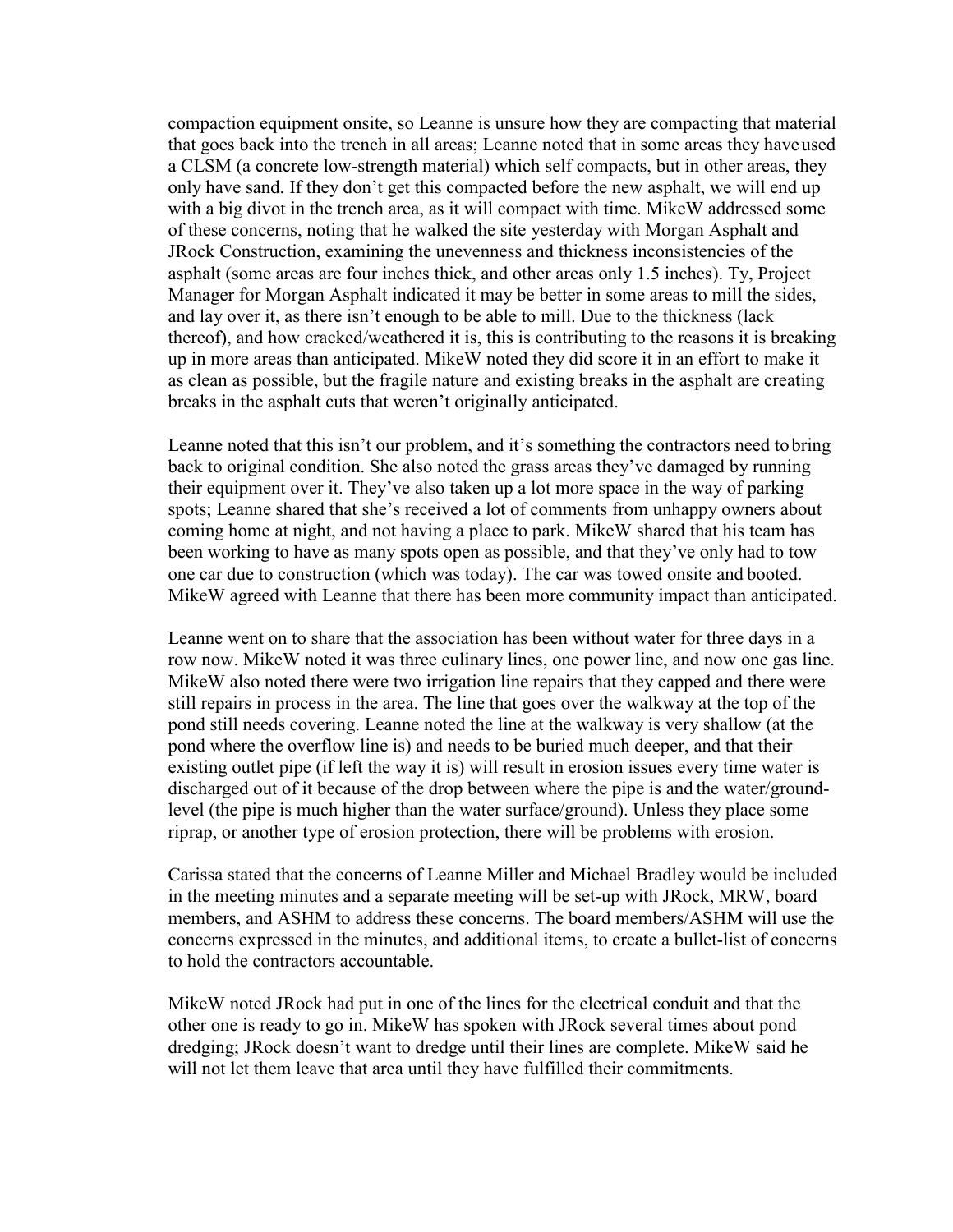Michael Bradley expressed concern that they would back out of milling and asphalting due to snow falling. Mike Williams re-assured they aren't trying to back out; they are concerned about the temperatures dropping, making it unfeasible to continue throughout the community.

MikeW shared there is a plan with Morgan Asphalt to get started. The next step would be completing the patching/base work and start milling and paving on Aspen, Willow Creek, and areas that aren't affected by what JRock is doing.

MikeW confirmed there wouldn't be any reduction of costs if Morgan had to come back in the spring to finish. MikeW is working with Morgan on these details because of contingencies that are happening. Ty sent an email that outlines this and MikeW will share it, along with more details, with the board.

The board and ASHM will put together a checklist of items of concern to share with JRock and MRW in a meeting. Carri suggested the checklist include photos and videos to properly document as the project and work site changes every day. Leanne has taken photos, and MikeW has documented things along the way.

Dan Mitrovich asked MikeW if he is updating community drawings to reflect any variances where things are buried underground (where they hit the gas line and electrical line). Dan clarified that (if they hit a line, was that in the community's drawings?) MikeW indicated Blue Stakes should have been on top of them, including those they have hit. MikeW said that the gas line that was hit today was not marked.

JRock was digging with shovels on the electric line until they got to a large boulder they couldn't move; they used a backhoe and the rock arced and hit the bucket. The contractor employee was fine, but it blew the power out.

Dan confirmed with MikeW that we will be updating the drawings to reflect what is being discovered while digging up the ground.

### • **Violations/Fines Report**

Carissa stated three homeowners have received warnings for storage outside their units and these have been resolved.

Garrick will share the violations/fines report in his update.

Leanne asked if a separate executive session needed to be held to discuss outstanding violations/fines. There is one that has been with the attorneys for quite sometime and Leanne requested an update to the board. Carissa will work on this, put out an inquiry, and email the board about the fines and violations to determine if an executive session is needed.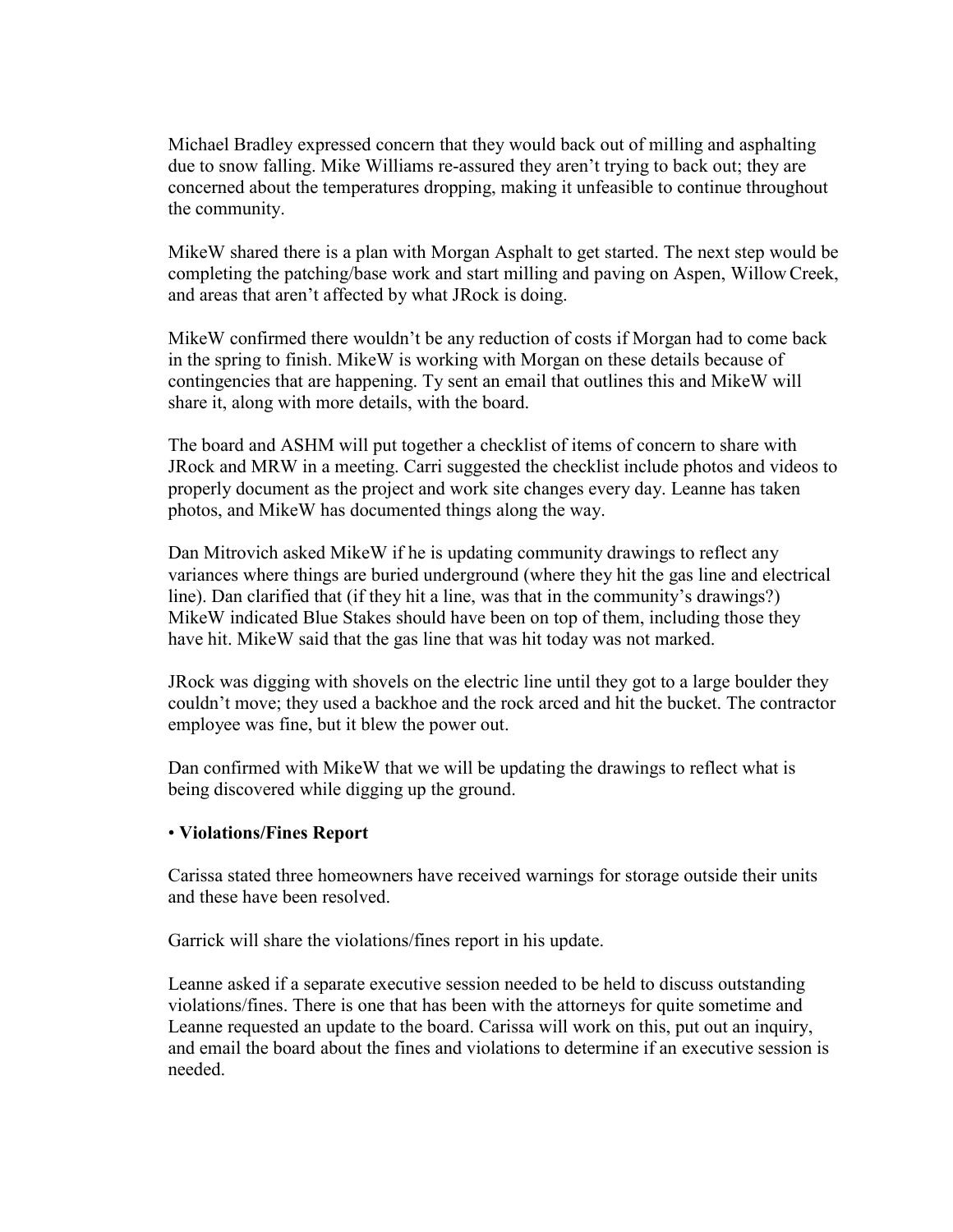### **VI. Governance**

### • **Ratify Email Actions: None**

### • **ARC**

27C (moving a W&D and adding a half bath where the W&D previously existed): There was an amendment to an original application. Most of the ARC members were in attendance. Homeowner will be tying into additional plumbing (page 16 & 17 of the board packet).

### **The ARC unanimously recommended approval**.

Leanne stated the board should be apprised of the new plumbing fixtures; a new showerhead and drain are being added.

If approved by the board, Leanne stated the approval letter should include language informing the homeowner they are subject to a possible usage fee. Lisa Graveline brought up, and several times in the past, that she doesn't think it's legal to assess usage fees, and was curious if an attorney was asked to weigh in on this. Leanne replied that the board has been dealing with more important issues and hadn't had time to discuss usage fees with the attorney.

Leanne clarified that they are applying for an *additional* shower, not a new shower. Carissa confirmed this and stated that there are currently two full bathrooms and a half bathroom; the homeowner is looking to turn the half bathroom into a three-quarter bathroom with a standing shower.

The contractor provided all the drawings and answered all questions to the ARC.

### **Carri M motioned to approve the amended application per the ARC's recommendation, subject to an attorney's opinion regarding Leanne's remarks about usage; Michael Bradley seconded the motion.**

*The 27C homeowner, Kristi Wilson, asked a whether or not the usage fee has been imposed or approval conditioned in the past (i.e. when 32A added a half bathroom in the same closet). Leanne stated that it has been stipulated that a fee will possibly be incurred for every unit that has added additional plumbing fixtures/bathrooms; the board hasn't come to any conclusion on how to address this. With the existing usage based on a certain number of bathrooms, adding additional bedrooms/bathrooms impacts the community's usage as a whole. There should be a way the HOA can cover these increased costs, so the balance between the various unit sizes is maintained, rather than it becoming skewed.*

*Leanne went into detail about how units have expanded (both bedrooms and bathrooms) and the HOA looks to re-establish equity to ensure expanded units are paying their fair share (both water usage, amenities, etc.)*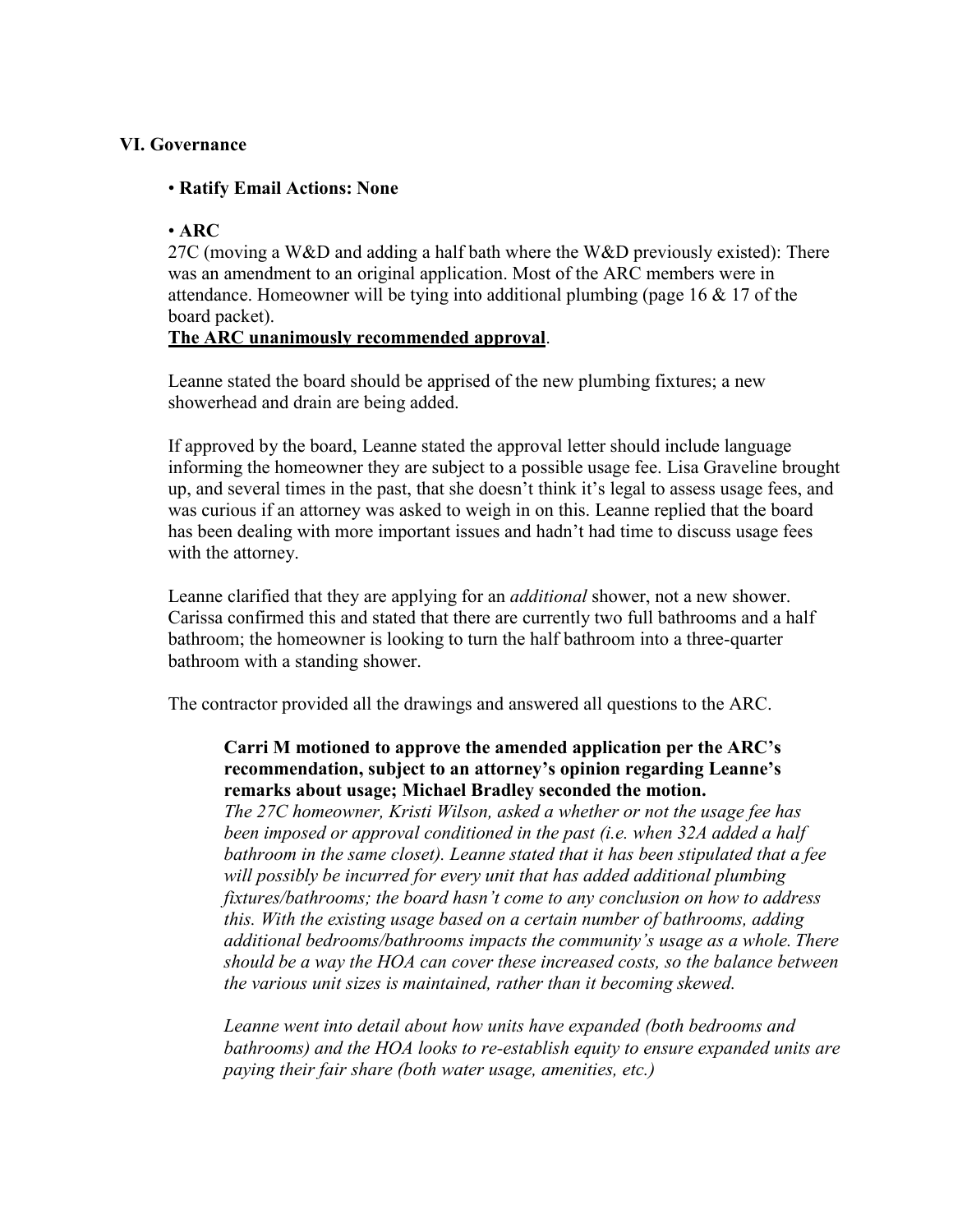*Carri clarified the HOA would need legal guidance on usage fees, increased ownership percentages, and HOA dues before the board could implement anything.*

### **The motion carried unanimously with all board members in favor.**

### • **Legal: Summit County Council**

Michael Bradley: With the collaborative approach of many homeowners on the call, including Brad Graveline's contributions; the association was successful to some degree. It appears the County Council will consider language to defer to the SPA rules and regulations before considering an application for NMU1 designation. Michael felt a strong position was made that NMU1 would create unnecessary pressure on the community, raise confusion, difficulty for management, and give developers the perception they could do more than the current restrictions of SPA. It's under deliberation yet again. The association has asked that the County Council either remove the possibility of an NMU1 designation for those areas controlled by SPA, or in the alternative including language that SPA would always control until SPA expires or is vacated.

Michael explained that the Summit County Planning has said they need to put more "rigor" into what they're doing. The association will wait to know when the next meeting will occur. **We want to continue to encourage the participation of homeowners, as the planning commission will be looking at how many people are attending and any owner representation does in fact help.** Carri indicated she believes this is now closed to public hearing; however, Michael's impression was County Council would revisit public hearing on the NMU1 matter.

# • **Parking Plan for Asphalt Paving Project**

Carissa noted that we have talked a bit about this project and that what is included on page 18 of the board packet is a site use agreement from Vail to utilize part of the parking lot at the Cabriolet because we will need homeowners to park offsite during this time. The board can review this, but based off of what MikeW reported, it sounds like if we get a portion of the asphalt done this year (likely to be the two cul-de-sacs in the townhome area), the part moved off to next year would be the Georgetown area. Carissa noted we would not need the same amount of parking spots, but it is unclear how many parking spots would be available.

Carissa will update communication with Joshua from Vail, and let him know we will get back to him. Carissa solicited questions from the board regarding what management was trying to do. Carissa noted that MikeW has been looking for an alternate place for people to park and noted everything is up in the air right now. Michael Bradley asked MikeW if this is secondary to the vendors being behind. MikeW noted that his intention was to find out what options are available and what they may cost (if the association is interested). He reiterated his intention was to explore what options are available and establish contact with Vail for alternative parking options, just incase.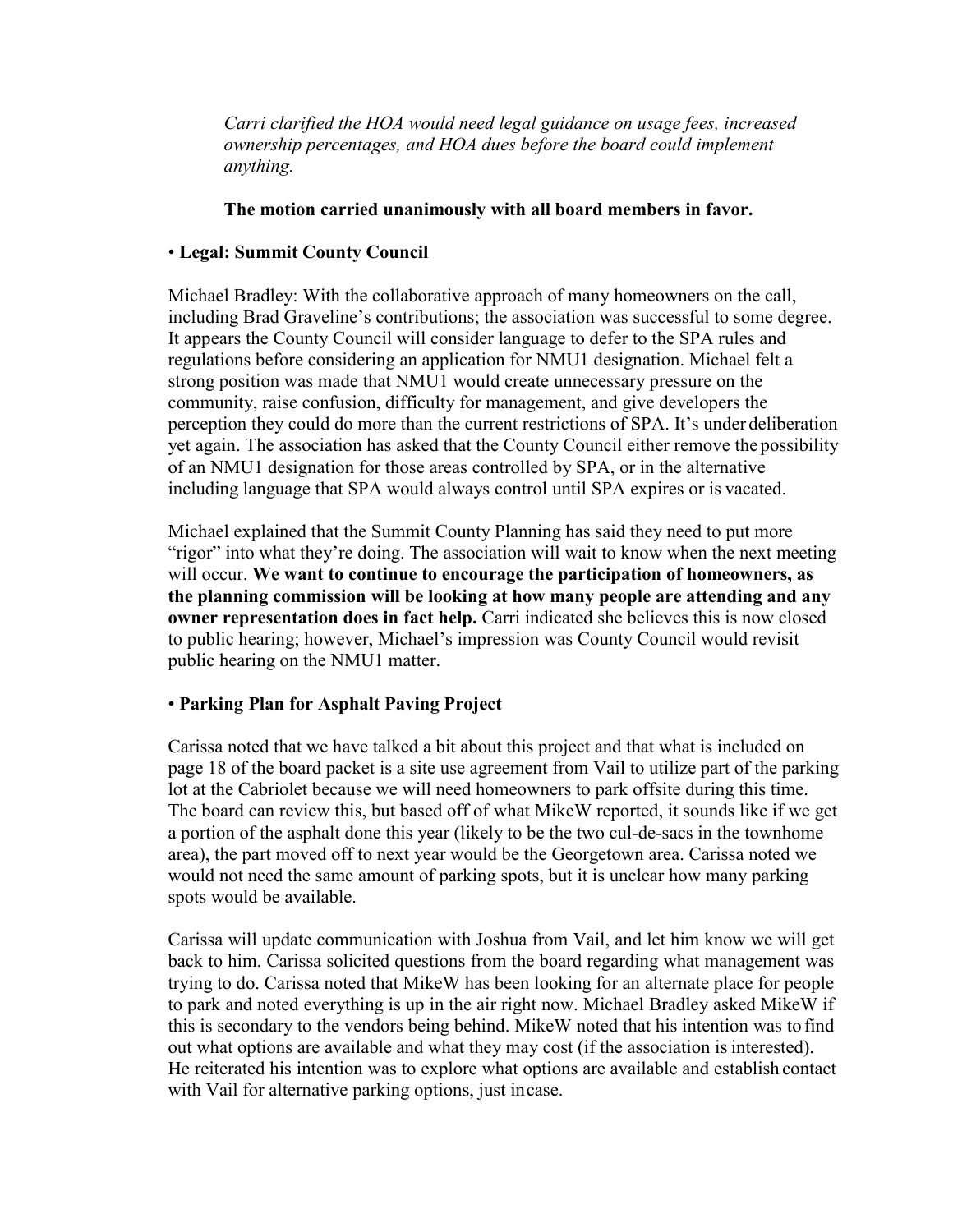Michael Bradley advised that our discussions would need to be how they intend to stage it; the implications of needing to stage it differently as a result of the problems. MikeW reiterated he isn't certain we will need it, he just wanted to explore the options to be ahead of the potential issues.

Carri questioned that if the two Townhome areas were being completed, wouldn't a significant amount of parking need to be directed to the Georgetown area. She asked if the Georgetown's could support that level of additional parking? MikeW stated that, after his conversations with Morgan, not everyone would have to go up there and stay there. There are still options below, including driveways and the ability to drive on the pavement once it is milled and even shortly after asphalt is over-layed. The impact on townhome owners will be a half-day here and there (it won't be a week).

Carissa noted that the cost of this is related to the association expanding the scope of the work for the asphalt (piggybacking on the MRW project). Further explaining that if the association ended up having to get any parking during the Georgetown area asphalt completion, this would be on the HOA. She reiterated that this is just an advanced notice of what the option would be regarding cost per parking spot, if this option is needed.

Leanne went on to say that one of her questions is if we could get a more detailed schedule from the contractor, as to how they plan to stage their work; she doesn't see any problem with vehicles being away from their homes overnight, as long as they are gone first thing in the morning. MikeW confirmed he has further logistical details (in the email he received just before this meeting) that he will share with the board.

Leanne said the project will get more complicated in the Georgetown area, but there is a way that people can stage their vehicles (between using the existing parking as well as being able to come back at night). MikeW agreed, but again stated the association needed an alternate plan (why he worked with Vail for negotiations to use the Cabriolet lot).

Carissa shared that any further discussion is premature, and these conversations will be part of the email that Mike sends out next week.

Michael Bradley asked when do we need to get information back to Vail regarding needed alternative parking (open-ended, or deadline?) Carissa clarified it is open-ended and we just need to clarify details regarding number of spots needed, and when. Carissa will communicate with Vail that the project has been delayed, we probably will need less spots, and we will communication with them if/when we need more.

# • **J2- Building Envelope Study Report**

J2 issued a **very** preliminary report for purposes of creating talking points for this meeting. Delvecchio ("Del") Gray and Rhett Stone from J2 were available on the video call to answer board questions and to explain J2's preliminary report.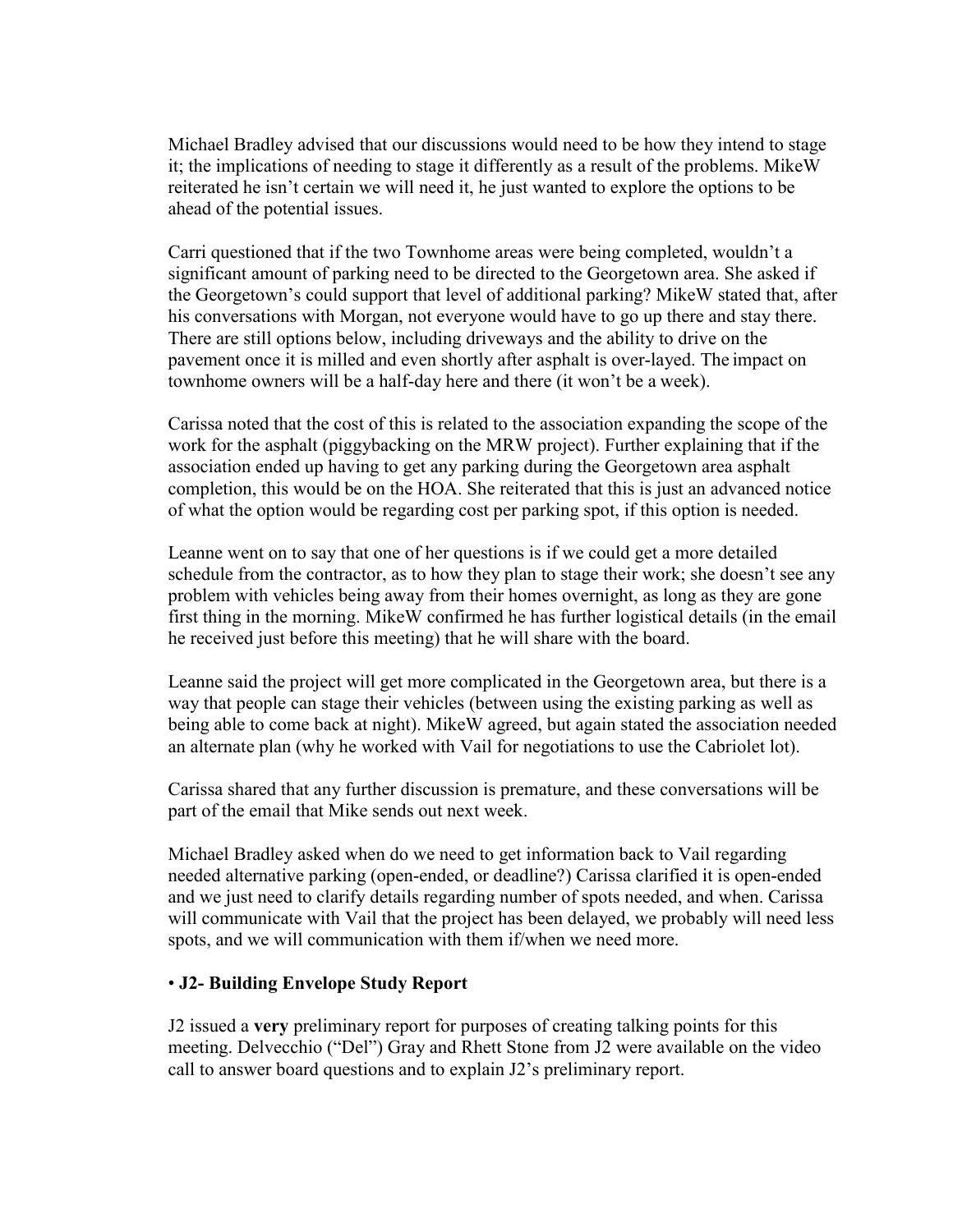Del explained J2's preliminary report touches on some of the issues they are seeing in some of the units (roofs and attics); J2 is still working on resolutions/solutions. He noted there are a lot of issues going on that J2 hasn't touched upon in the preliminary report. A more comprehensive report is forthcoming.

Generally speaking: attic ventilation has been noted as an issue- whether there is none, solely exhausts and no intake, or other cases where the exhaust is drawing air from units below up in to the cavity space of the attic.

The insulation of units is a mixed bag; some units have original fiberglass insulation inside of plastic (batt insulation) between the roof joists and six inches of blown cellulose insulation, others have blown in fiberglass insulation; it varies on a unit-to-unit basis. For those attics accessed by J2, quite a few units have converted attic spaces to living spaces (one in particular 27B, had a ladder in the closet; J2 noted if they hadn't opened the closet, no one would've been known that a room even existed in the attic). Drywall damage and ceiling deterioration from condensation were noted in this hidden attic playroom. J2 reiterated that condensation issues (improper ventilation) were occurring up there and the crew was caught off-guard.

J2 stated that the area where improper ventilation exists there is premature aging of shingles and associated UV damage due to the fact there is no ventilation under the shingles.

J2 noted there are some areas that are aging much faster than they should. There are some units/buildings that were re-roofed (some look like they were done within the last year), others appeared to be aged and at the end of their service life. Across the street from Building 38, it appears the building (#31) was re-roofed and had vented nail-base insulation and ridge ventilation added.

Note - Building 31 was not one of the buildings included in the J2 SOW and was only observed from across the street. Del noted that the shingle roof recommendations would be on a building-by-building recommendation as the buildings are all a little bit different.

J2 shared that the garage roofs are all (what appears to be) a TPO; there were no markings on the membrane. The installation is not up to par; a lot of T-patches were missing, the membrane is very thin (45 mm, instead of 60 mm) not something J2 would normally recommend, vegetation was found, fasteners holding the under-laying insulation have started to wear through the membrane, the flashings are loose and not fully adhered to the wall. The detailing presents water intrusion possibilities. J2 recommends replacement of the TPO roofs on the garages; at this time, they don't have a recommendation for a solution. J2 will put together a recommendation in the full report.

J2 noticed particular damage on Building 30. Del asked if maintenance was attempting to clear ice dams, as strike marks from a tool or hammer were noted. He reminded that if these shingles are hit with a tool or hammer during winter, the shingles would shatter and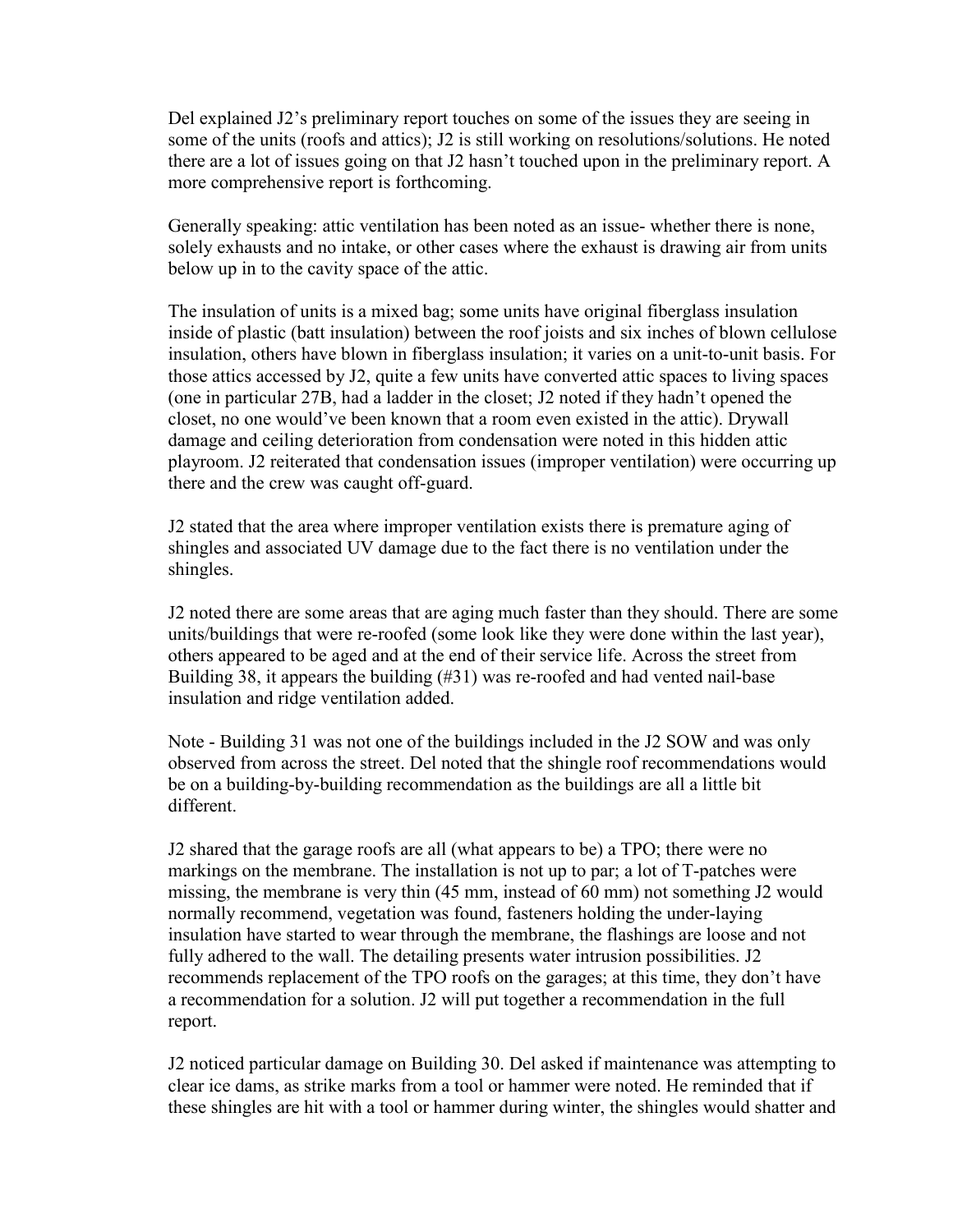cause leaks. He advised the maintenance staff to avoid hitting these ice dams in the winter in an effort to save us from damage/inadvertently causing water leakage. Del noted the heat tape should be working (needs to look at heat tape specs), but if the ice is overwhelming the heat tape and gutter, J2 may recommend removal of the gutters (with the exception of over areas of walkways and entrances). J2 will have to check the specs of the existing heat tape; he also noted the "k style" residential gutter is too small for the location/situations onsite.

Unit 11A: J2 pushed the access panel and fiberglass vent insulation back and used a flashlight to look at the ceiling/underside of the roof deck. Discoloration, suspected microbial growth, and a musty smell were noted. It is believed this is due to lack of ventilation; there was no exhaust mechanism in place. It appears that conditioned air from the unit was gathered in the space and the growth of mold is beginning. J2 noted that various units (similar to these) also presented the smell of mold along with waterdamaged and "soft areas" drywalls and ceilings. Del clarified nothing was opened up (as far as destructive testing in these areas), noting if something hazardous was opened up, there would have been no way to close it.

J2 requested a return to property with a "bore scope", which would create a small opening in order to safely view the conditions of the enclosed spaces (i.e. something growing in there, or other damage). J2 noted particular buildings of concern: Buildings 11 and 17.

J2 observed there are a number of exterior siding details and products that are damaged throughout the community. There are areas of fiber-cement siding and trim-boards that were noted as having a lot of water damaged (mostly around the middle of the buildings - "belly band area"). Additionally, windows appeared to be taking on water, or do not have proper flashings at the top (with water damage coming from the top). Del also noted some windows with fire damage as a result of people placing BBQs too close to the exteriors (Unit 27C specifically).

# *J***2 recommended the rear personal deck of Building 5 be restricted from access and noted this is a life-safety issue, due to the instability of the structure underneath.**

*Del stated he wasn't comfortable walking under the deck, let alone standing on top of the deck.*

### **J2 also noted the personal decks of Buildings 1 and 11 require further inspections by a structural engineer.**

Michael Bradley asked if J2's intent was to give a global recommendation based on what was identified, and also give specific recommendations based on units walked and more thoroughly researched. It was confirmed that the next report will be broken down by address (rather than building) and will include defects within each unit and resolutions for each unit specifically. At that point, general recommendations will be made; including what can be done for the community itself. Del anticipates additional units (other than those in discussed and in the preliminary report) will have issues to report on/provide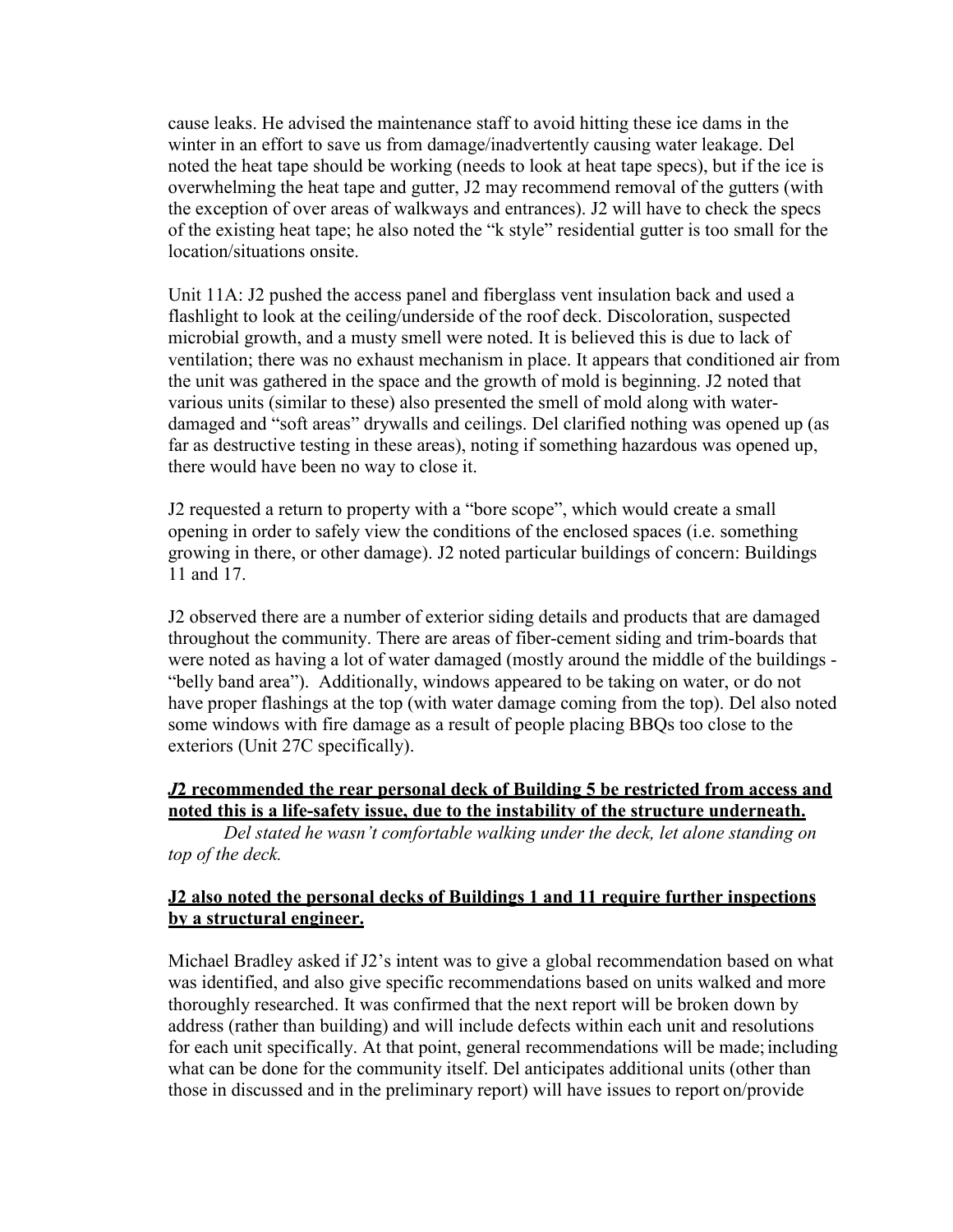recommendations, but believes J2 has seen for the most part the "design defects" in the community. Each unit inspected will be addressed in depth, along with solutions. Del noted that solutions would be a bit difficult as each unit is a bit different (different renovations, different building, different units). Michael Bradley thanked J2 for their thorough review and noted the challenges the board has faced with the variations.

The board asked the following questions:

### **There has always been a struggle with removing ice dams in the winter; J2 noted it wasn't a good idea to chop ice, but questioned how it is recommended ice dams are removed.**

J2/Del was under the assumption that all units have heat tape. The HOA corrected him that this isn't necessarily true; quite a few do, but not all of them. Leanne noted that even with heat tape, there are areas experiencing ice dams and associated damage. Del again stated that someone hitting these ice dams on frozen shingles with a hammer (or other tool) would only result in a shattered shingle, and subsequent leaks in the spring/summer. For example, the owner of 30B has a number of leaks (all associated with damage/leaks as a result of attempting to remove ice dams. J2 noted in the report where each strike existed, consistent with each leak. MikeW commented that there were significant ice dams throughout the community last year; the only way to avoid significant interior leaks/damage was to have a contractor come in and remove the ice dams. This past year, maintenance used snow rakes to remove the ice dams as much as possible, which has helped some, but there was still quite a bit of build-up behind the areas that were being raked. The use of snow rakes helped with heat tape efficiency, but there were still areas above what could be raked. MikeW noted premature melting in specific areas (i.e. three feet of snow next to an area with no snow next to it). MikeW questioned whether ventilating and insulation of attics would be two factors to mitigate ice dams. Del replied "yes" and the warming of attics will mitigate ice dams. The question remains if the removal of existing gutters (with the exception of walk areas) will also help reduce the existing ice dam issues.

### **Are ice dam issues a result of improper installation of heat tape?**

Del noted it could be a combination of both (installation of heat tape where a gutter didn't exist, removal of the heat tape, but left the holes, and attempted removal of existing ice dams which caused damage).

### **Was there an issue with the roof installation of building 27?**

The shingles appeared to be in good shape; a few details including the dormers and skylights were concerning. For example, where the skylights exist, it appears screws that lacked gaskets were used. Del stated he was surprised that the roofer didn't comment on any concerns regarding the screws used by the contractor who installed the skylight. Leanne noted that the roofs recently completed last year should still be under warranty.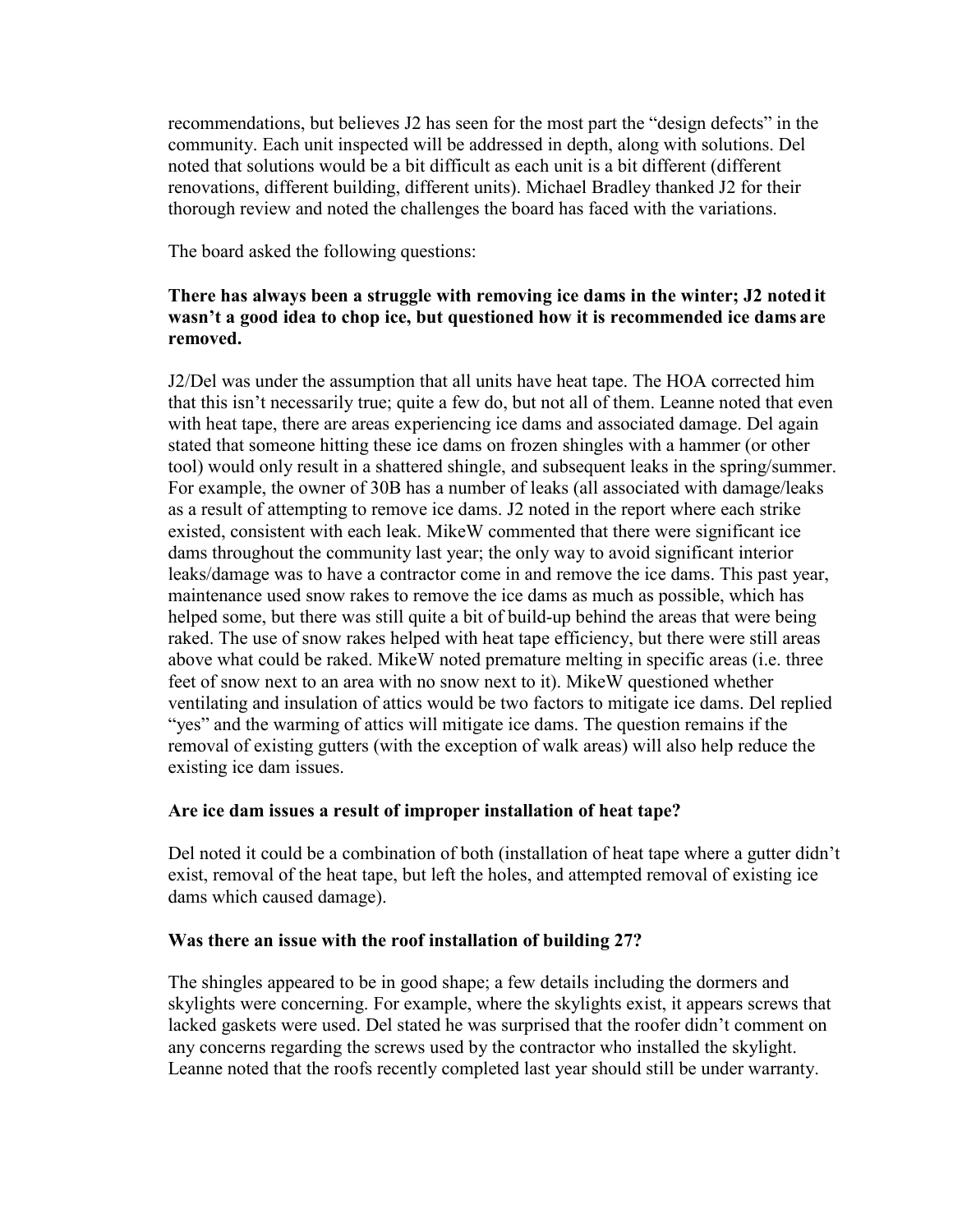She wonders if we can go back to the contractor to fix some of the recently found defects. Mike Williams states he will follow up.

Del asked if the same contractor of 27C roofed 30B? Carri noted that Building 30 was completed five years prior (2014) and Building 27 was re-roofed in 2019. Carri questions whether the HOA has been consistent with contractors or applications

Carri explains that the buildings chosen for the inspection by J2 represented (1) all of the various building designs of the community as originally configured by the developer and (2) all of these chosen buildings had been experiencing either ice dam or water leakage issues. Carri questions whether buildings roofed/insulated/ventilated with foam board and ridge vents (*As noted earlier by Del in the case of Building 31)*, could be the solution as these buildings have not been experiencing ice damming/leakage? Would J2 say the best approach would have been to go with ridge-roofing, foam boarding, as these buildings are not experiencing issues?

Del says it depends; it cannot be said that this is the solution for everything. The roofs spoken of have likely four inches of insulation, with the grooves, and vents at the soffit going to the ridge. The question is whether it vents the cavity so it meets the cavity below it? Was the roof opened up and properly vented not leaving any cavities (small or otherwise) unvented?

Carri noted that during the walk-around with Del/J2, it was discussed that this type of roofing has built-in ventilation underneath it. Del confirmed it is an insulated nail-based deck. Explaining if you were to remove all shingles, you would have this deck, add a board with 2-4 inches of insulation. Channels are cut into this board via grooves (to allow air to pass through). This board would be aligned with, and screwed to the existing roof to allow ventilation of the roof and allow air to come out at the top. New shingles would then be placed over this nail-based, insulated deck.

Carri asked if a shingle roof was simply replaced (without additional ventilation or insulation on a building with both original cathedral ceilings and improved attic space (a firewall and added insulation), would the building/unit need to treated differently based on the lack of insulation in the cathedral area? What guidance would be given to remodels completed per code requiring a firewall and attic insulation?

Del stated that there are two different approaches and it would depend on the situation of the attic space, in terms of insulation and ventilation. One option is to put another shingle roof, but it is advised to remove the sheathing and fill the cavities with insulation within the cathedral ceilings. Also, it is recommended the attic space be vent-ridged and the soffits filled with a ventilation system, such as the vented nail base (building 31) and vent the cavity and attic over the top.

Michael B asked about the longevity of the nail-based, foam board with channels. Del indicated it would last just as long as the deck underneath it; stating it's only as protected as the roof you put on top of it. The shingles will weather and damage first as a result of the elements over time. Once the deck is installed, it is part of the building and will only be damaged as a result of damaged shingles.

Leanne asked if owners should complete an evaluation/study when they are turning an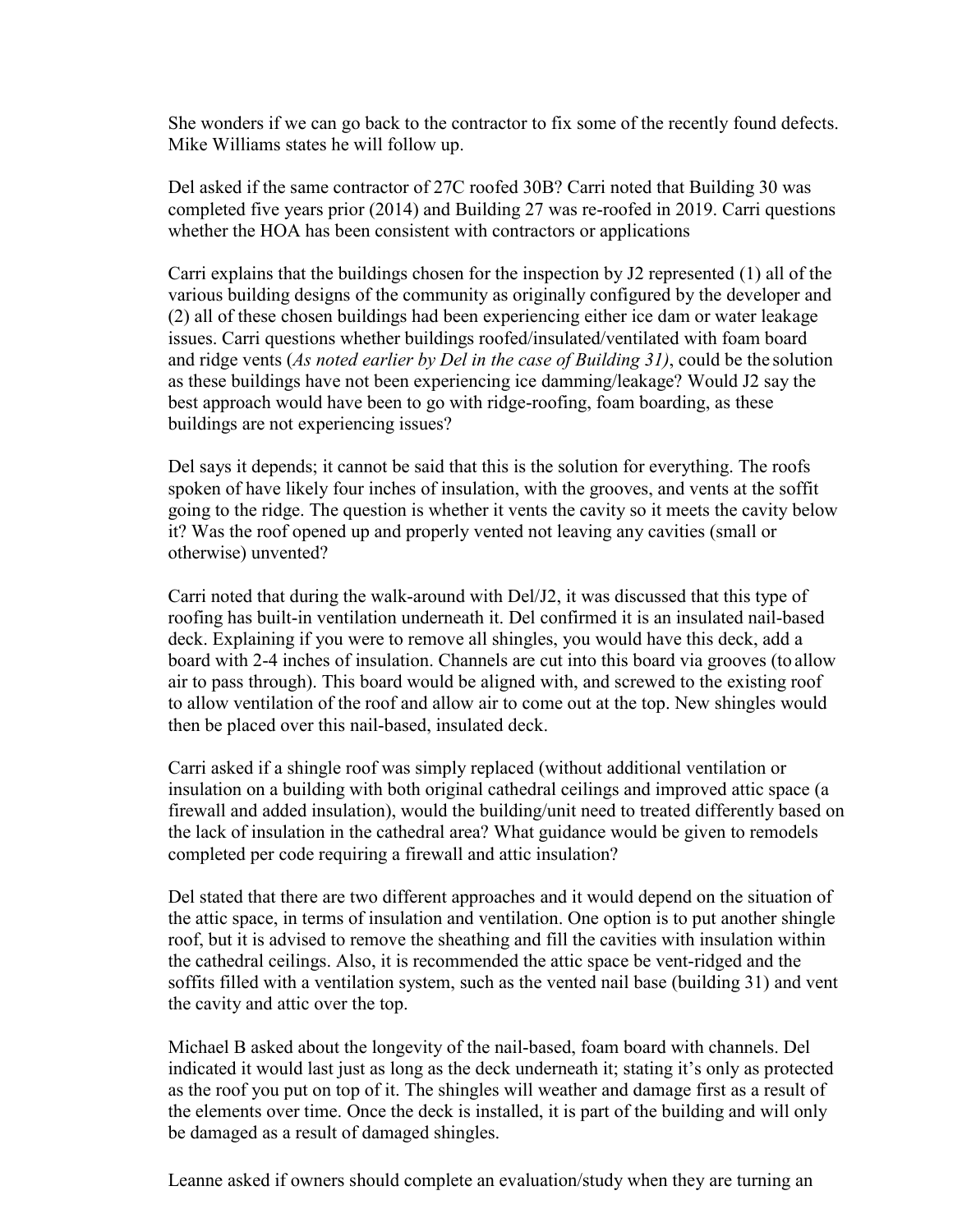attic into living space, before the board allows a conversion to ensure they aren't impacting the building as a whole.

J2 replied the association should definitely be aware of owners doing anything of this nature. Additionally, most of these buildings were built in the 70s and designed to breathe a certain way. If this is being changed, an evaluation/calculation needs to be completed to determine how the changes will affect the breathability. The roof still needs to be (a) ventilated or (b) fully-insulated so the area can still breathe. Leanne noted she did not believe this consideration was given in the past even to the remodels of units that received approval by the HOA and believes it should be done moving forward to given this information and knowledge to avoid making matters worse.

Del noted a limited amount of cross bracing that ties the structure together; he will be doing some code research with structural engineers to determine what potentially needs to be done. Carissa asked if cross-bracing concerns related to the attics in the Townhomes, or also the structural beams of the Georgetown's (i.e. building 20), where softness in the sheetrock was noted. Del clarified he was referring to the attic spaces of the Townhomes specifically. In the Georgetown's (i.e. building 20), a camera would need to be placed to identify the actual issue.

Del shared that in two of the units, 30A and 37C there was some exposed wiring. 30A was tied to a bathroom vent and not as bad. 37C is tied to the air conditioning that was installed in the attic space; it appeared that whoever wired it left the wiring open (there is also fiberglass insulation in the attic creating a fire-hazard). 37C is also venting a bathroom vent directly into the attic space making the issue even more severe.

Carri noted that when the renovation in her unit (30B), a structural engineer was involved and an additional support beam was placed in the attic during expansion. She can try to find the report (which was submitted to the HOA and Summit County) if J2 was interested for reference. Carri also noted that the J2 report provided has 30A and 30B switched on some of the pictures and comments in the report). Del stated he would double-check the photos and unit #s for J2's final report.

Leanne asked when J2 expects the remainder of the report to be available. Del stated, the hope is to have something to Carissa by the end of next week (Friday, 9/25).

Del inquired, "how tied everyone is to having the dormers on each building"? Carri commented that the "dormers" were only cosmetic architectural features. Carissa explained that in the Georgetown area, this is an aesthetic item on the top of the roof, and in the Townhomes, it is tied into the vertical pillars that bump out (some homeowners have removed these and added updated windows; some still exist). J2 noted the microbial matter was found in the areas of the dormers. Del's question is whether possibly the dormers could simply be removed to eliminate the problematic roof penetration. Leanne noted only the two-story Georgetown's in her area have these and that only a few buildings, scattered throughout the community, have them. Del remarked that these aesthetic features could be made flat.

Del asked about unusual ventilation protrusions noticed throughout the community. Leanne stated these were for furnaces and hot water heaters.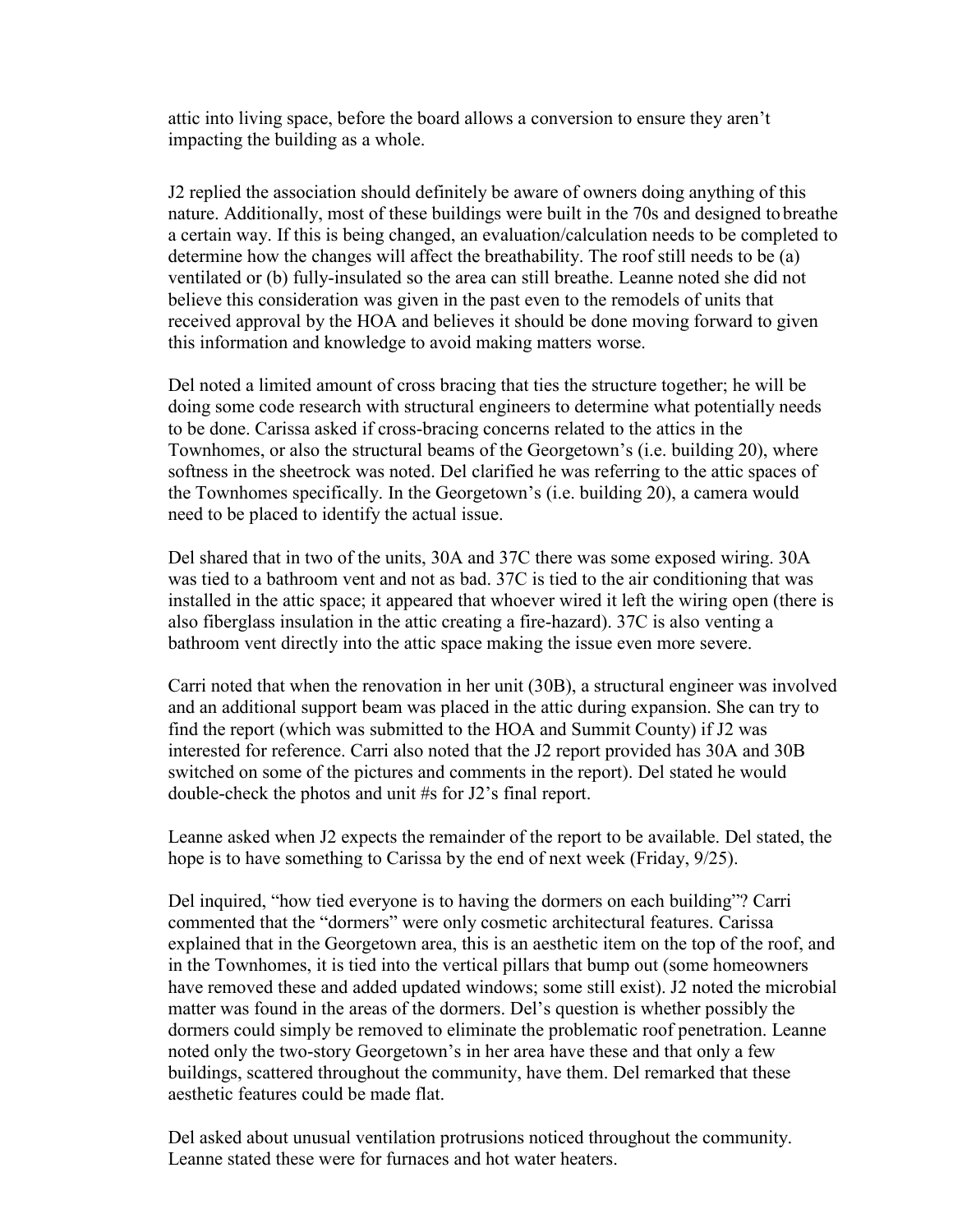Del also requested confirmation that the board would like to return to shingles on the steep slopes, and TPO as-needed on the low slopes. The idea of a metal roof was discussed (which would have a 50-year lifespan, but it would be more expensive, and much louder, i.e. when it rains). Dan M. mentioned Mike W. looked into the idea of metal roofs in the past. Dan asked J2 for a recommendation on the flat roofs above the garage. Del recommended that any roof replaced would be more robust than the TPO, which exists (a 45 mm fastened in the seam, not fully adhered). J2 would use a 60 mm fleece-backed, tougher and more substantial than what currently exists.

J2 asked about tree trimming; the community rule is they remain trimmed five feet away from any building. Leaves and vegetation were noted on the flat roofs. It was asked by J2, how often is debris/vegetation removed from flat roofs/gutters. MikeW said they get up there at least twice a year to remove vegetation/debris. **Del recommended that at least quarterly the flat roofs and gutters be checked.**

### • **Proposed Amendments**

Leanne stated there a few items in the condominium declaration that need clarification.

**1. Reinvestment Fee** – This has been discussed by the board for a number of years, but never put to a vote of the owners. A reinvestment fee would allow the association to collect a fee when a unit in the community is sold. Per Utah law, upon the sale of a unit, the association may collect a fee of up to .5% of the sale price. These funds may be used for capital reserve projects. A number of units have recently sold, and collection of these fees could've helped build up capital reserve funds for the association. (For example: a unit sold at \$300k would result in a reinvestment fee of \$1500 and a unit sold for \$700K would result in a reinvestment fee of \$3500)

David Knecht clarified whether or not the seller or the buyer would pay this fee. This would be negotiable between the seller and buyer. A second notice would be recorded and this would be recorded with the county against each individual property owner.

Michael Bradley clarified a special assessment will be needed this year and the proposed reinvestment fee would be another way to generate revenue. A reinvestment fee would be a good way to protect the community and build up reserves, with the hope it would reduce the amount of personal money that would be asked of each homeowner.

Carissa noted this is a common practice amongst associations in the Park City area, particularly newer developments. In older developments, it is a matter of approving an amendment as the Association is doing. Historically, Utah law favors developers, so older developments have governing documents, which fail to address a reinvestment fee, which leaves more of the burden of capital reserves on homeowners.

**2. Elections of Management Committee** – The current bylaws call for five members to be elected to the management committee (two serving a two-year term, three serving a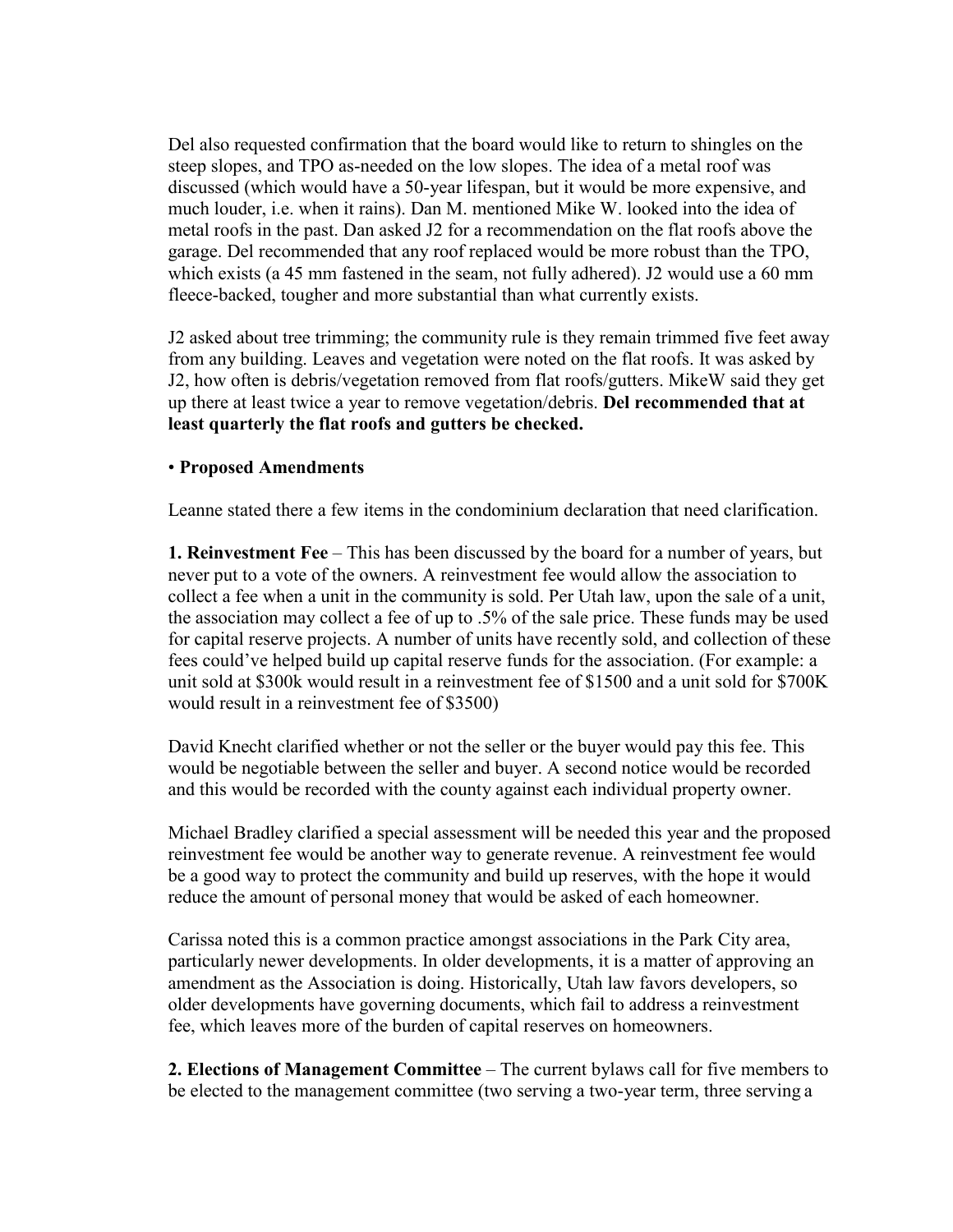three-year term). Leanne noted there have been differing opinions on the board between herself and Carri. Leanne noted things have become "muddy" throughout the years and it has become difficult to determine which person on the committee holds, which position and for what term length.

Leanne stated the purpose of this amendment would be to put all five members on a twoyear cycle. In the attorney's most recent legal opinion, an election this year is recommended (with the two members who initially had a three-year term, being up for election this year on a two-year basis, along with one two-year member; this would avoid all five members being up for re-election next year). This amendment would clarify the bylaws for everyone.

Carri noted her read of the legal opinion is that we do not need an amendment; rather exactly what Leanne shared (above) is already in place and this was the legal interpretation of what should have been followed since the 2012 Amendment. This is confusing for the community and there is no need for the Association to go the trouble and expense of another amendment.

Leanne noted she does not necessarily agree, suggests we get counsel to further clarify, but **does** recommend we have an election this year. Dan recommended we seek clarification from the attorney and move forward, one way or the other.

Lisa Graveline (prior to the meeting) sought a second opinion, and seconded Carri's comments that an amendment is not needed to have two-year terms start this year, and that the three seats discussed in the last month's meeting are in fact up for election. Lisa agreed to provide Carissa the legal opinion obtained by the Graveline's for distribution to the board.

Dan noted the final opinion should come from the attorney the HOA has been using Andrew Blonquist (Miller Harrison law firm). Carri noted the Graveline's legal opinion mirrors and is virtually verbatim to the legal opinion received by the board immediately prior to meeting by the association's counsel, Miller Harrison. Carri restates an amendment is not needed and three seats should be up for election this year, for two-year terms.

Carissa shared that we need to solicit bios from owners interested in running for the board. We can then share these with the owners so they can either vote, or submit a proxy. Since the meeting will be held virtually, Carissa said, we need to send bios to the owners and have owners submit their votes for the board electronically. There is nothing prohibiting an owner from giving another owner their proxy. This year will look a bit different. A proxy holder would give their ballot (along with the proxy they hold) on behalf of the owner they hold a proxy for.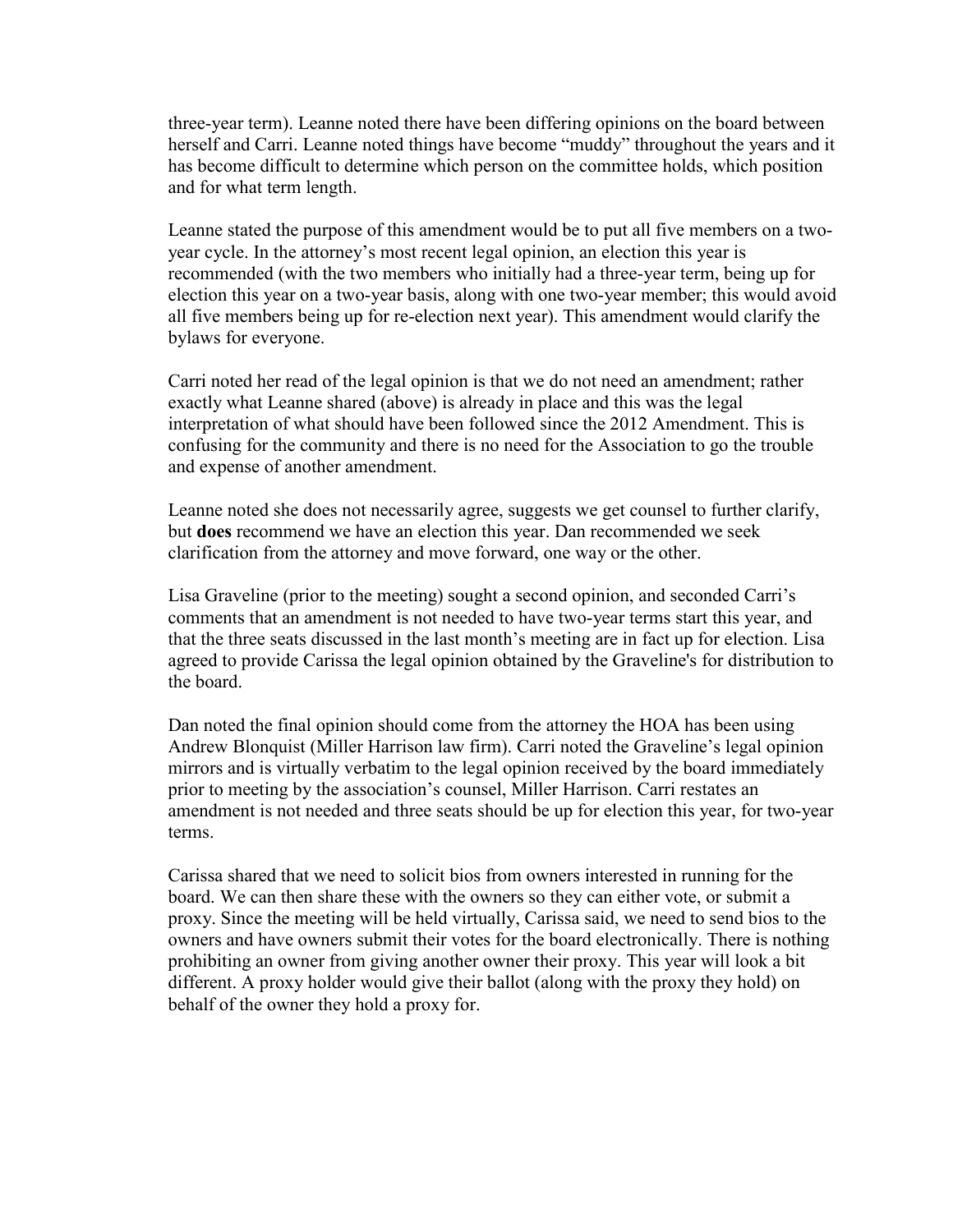**3. Special Assessment Language Added to Bylaws** – Leanne introduces amendment, which would add special assessment language to a section of the bylaws that talks about capital improvements. This would be an additional section.

For clarification on the topic, Carissa directed Leanne to the legal opinion provided by counsel just before the meeting. Carissa reiterated that the way the association had been reading the governing documents is incorrect and that the existing declaration does not require the voting of the homeowners for the approval of a special assessment.

There is a provision (as Leanne stated) that requires owner approval for capital improvements, but capital improvements and special assessments are two distinct things. Capital improvements can be paid by special assessments, or by regular assessments. Conversely, special assessments can be levied for numerous items that do not deal with payments for capital improvements. Carissa reiterated the governing documents are "pretty old", but we now know the association has been reading and interpreting this incorrectly.

Andrew Blonquist, the HOA attorney, does not find it necessary or propose a change of the existing language. A special assessment to repair the roofs does not require owner approval, as it is not a capital improvement; it is maintenance of the building (an operating expense).

Michael Bradley requested clarification. Carissa clarified that a capital improvement and a special assessment are separate things and Andrew believes we have been interpreting things wrong and do not need homeowner approval to assess.

Garrick stated that in the board packet there is a document which provides definitions and examples of capital expenditures (which did include the documents that he created for the cap-x definitions page 4); in those documents it clarifies **two items that are considered capital expenditures: when something either significantly increases the life of an**  asset, or when something is added/new as an asset to the HOA. Garrick provided examples such as adding new lights that didn't exist previously, replacing roofs with metal roofs that significantly increased the life of a building. An operating expense is defined as bringing things back to original operating condition.

Carissa gave an example that (in terms of re-roofing) if we were to build up the base, foam, etc. with new roofing, that could be considered a capital project, but if we were simply replacing shingles, this would be considered an operating expense.

Based on the latest legal opinion, Carri asked ASHM to confirm that some of the "perceived capital projects" would not actually require a super-majority vote? Per Garrick, the super-majority vote isn't necessary for the special assessment, but stated if a plan were in place for capital project expenditures, this would require a super-majority vote. Carri clarified further that items being considered by the board for a special assessment would first need to discuss individually by projects to determine if any fell under the categorization of a capital expenditure as described by Garrick. In other words,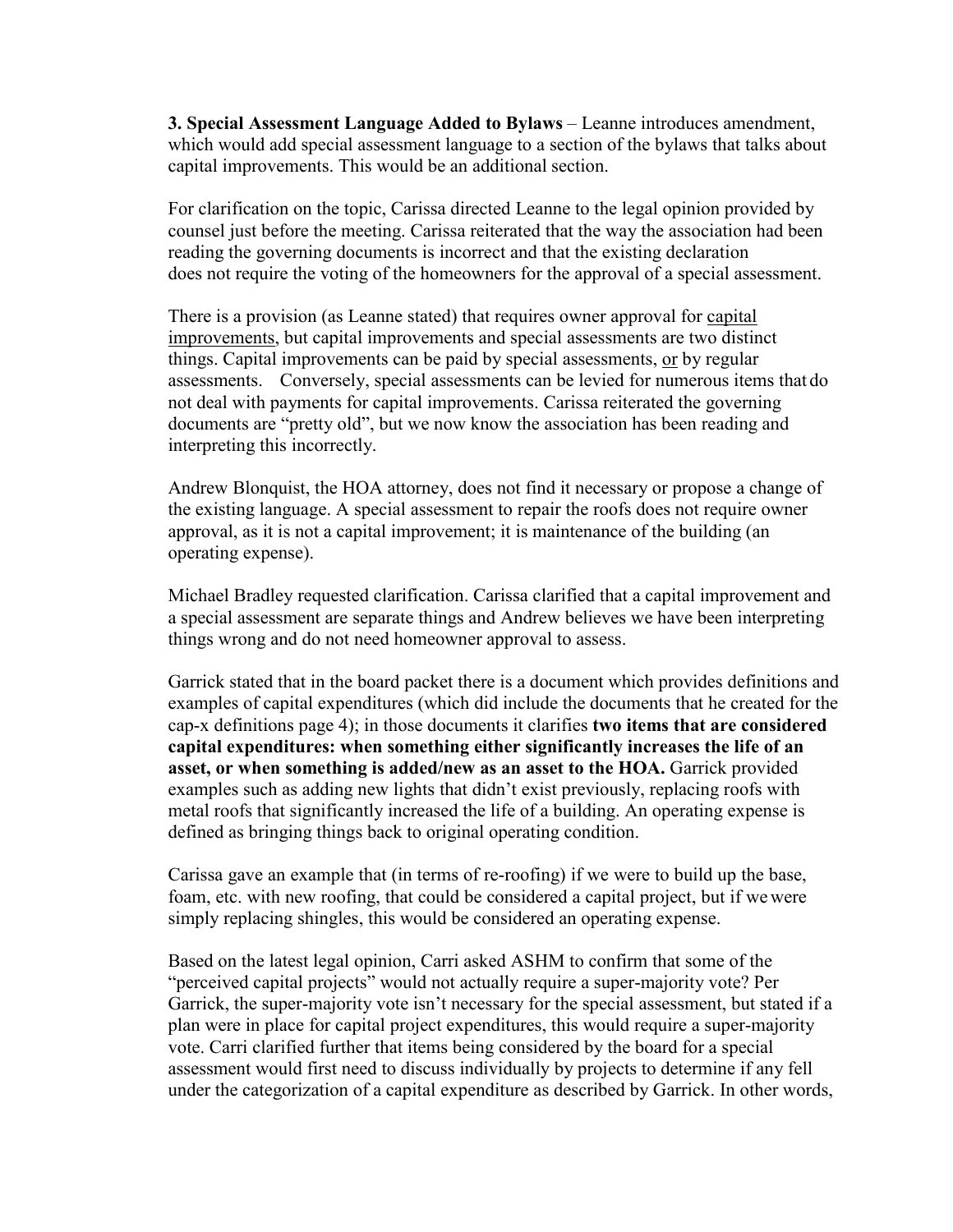a vote of the homeowners is only required for the approval of an actual project deemed a capital expense and not for the actual homeowner assessment necessary to fund the capital expense.

The board agreed they need more time to review Andrew Blonquist's email (as it was sent 25 minutes before the meeting) to fully understand. Carri commented that there were a number of legal opinions that should have been requested months ago before we find ourselves in this position. Leanne suggests a follow-up meeting with Andrew and the board. Carri asks what will be discussed at the Town Hall Meeting later without clarity? Leanne proposes we inform the owners of the amendments and the needs of community and how we intend to address them.

Carri is in agreement there needs to be more transparency and education of the homeowners. Can we release the draft of the reserve study to the homeowners to assist with the dialogue? The draft was provided in early July to the board and was supposed to be the supporting document for discussions with homeowners about the "needs" of the community. The J2 Report will definitely alter the reserve study, but the homeowners deserve to have the draft.

Carissa confirmed that she has posted both drafts and approved reserve studies to various communities in her experiences. Michael B asks Leanne how in the past the association has handled reserve studies?

Carri points out the last reserve study was only a draft and was/is posted on the website. Leanne confirmed "yes" the last reserve study was posted and never approved. Dan and Michael are concerned about posting in draft form and negatively impacting property values.

Leanne was concerned there are confusing points in the draft reserve study that could be misunderstood by homeowners. All agree that the reserve study needs to be posted "sooner rather than later". Carri suggests posting the draft reserve study to be a tool to rely on during homeowner discussions at the Town Hall Meetings.

Carissa reiterated that even approved reserve studies are "subject to change". This study is more detailed than the 2018 and will undoubtedly need further revision. Reserve studies are often subject to change.

The board decided to post the draft of the 2020 a draft capital reserve study to the owner website, under the understanding that this is a working document and will be modified. It's important to the board that owners have access to this information, noting we are awaiting details to complete it.

#### **VII. Owner Comments**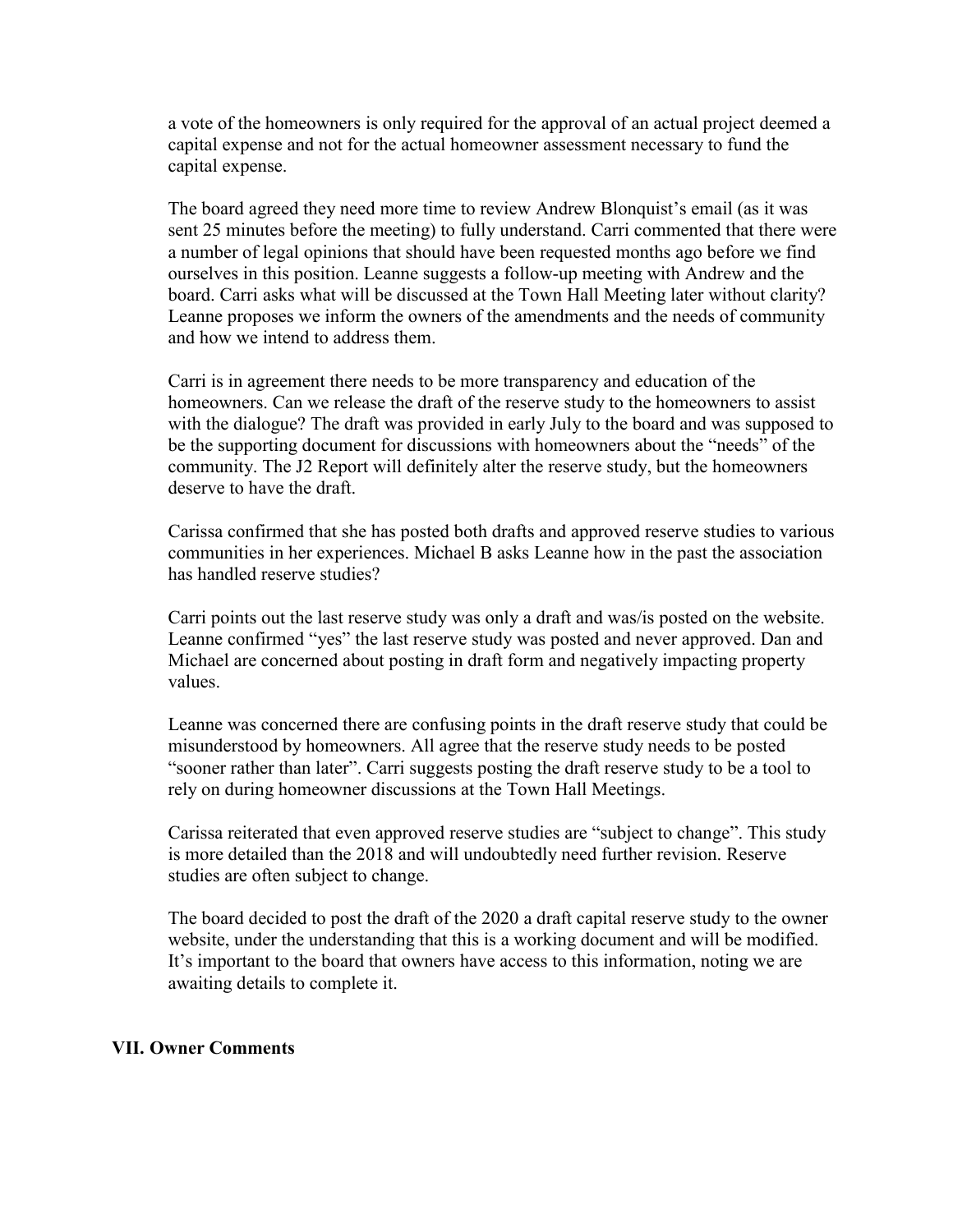Brian Sampaio (via email): Thus far, the owners have had to deal with a six+ hour power outage, a two-day cable outage, and now a gas line break. He questions, who is managing and overseeing this activity with MRW? He questioned whether anyone is giving MRW the grief they deserve for these disruptions.

Carissa reiterated we have a plan to deal with this; there are issues with job site management and Blue Stakes. Leanne noted the Comcast disruption resulted from Canyons Resort Drive construction, not the MRW project.

#### Lisa Graveline:

1. Widening of CRD: questions whether the County has surpassed the Hidden Creek boundary and cut significant roots of pine trees?

MikeW confirmed the County has been staying within their boundaries and has not crossed over onto HC property. With that said, the County has an irrigation line it needs to put on HC property. When the County installs this irrigation line on the HC property they will cut HC property, but at this point in time, the County has only cut up to the HC property line. Lisa asked if an independent verification of the survey had been done? MikeW said no he has not personally done this.

Lisa noted that there is vegetation on HC property that is being impacted and roots cut into and exposed. Has there been any discussion or a plan about a berm or bushes being planted along Building 38 to cut some of the noise and view shed? Dan has indicated that discussions have been had and this is a high initiative.

Leanne noted that perhaps we should put the County on notice that their contractor has cut a number of tree roots, and we believe it will impact the overall life of those trees. Additionally, even if the construction is taking place on non-HC property, they have been utilizing the parking lot and going over an area that now looks like all dirt (where Cedar Lane meets Ambush parking lot). Lisa recommended to MikeW that we document these items (via photo or video) to send along with the notice to Summit County. **A letter (and documentation) will be sent by ASHM with a time limit for the County to reply. If no reply is received, Andrew the HOA attorney will draft notice to Summit County.**

2. Notices of Public Hearings: \$250 a month is being spent to have Miller Harrison/Andrew Blonquist/his intern to produce notices of public hearings to the ownership group. Lisa noted that in the past couple of months, Lisa has actually been the one notifying Carissa of approaching public hearings, and that Carissa doesn't hear from the intern until she sends Andrew a draft notice for review/approval. Leanne confirmed with Carissa that she would follow up with Andrew regarding these concerns.

Lili Holland stated she hopes that we are successful with the NMU1 matters, but there are other parcels around HC that she is also concerned about the status. Michael Bradley has been working to secure the terms related to properties held by TCFC that abut HC property. Lili wants to ensure these other parcels and aspects aren't forgotten about. Michael Bradley stated there was an initial response from TCFC to get them to the table, but